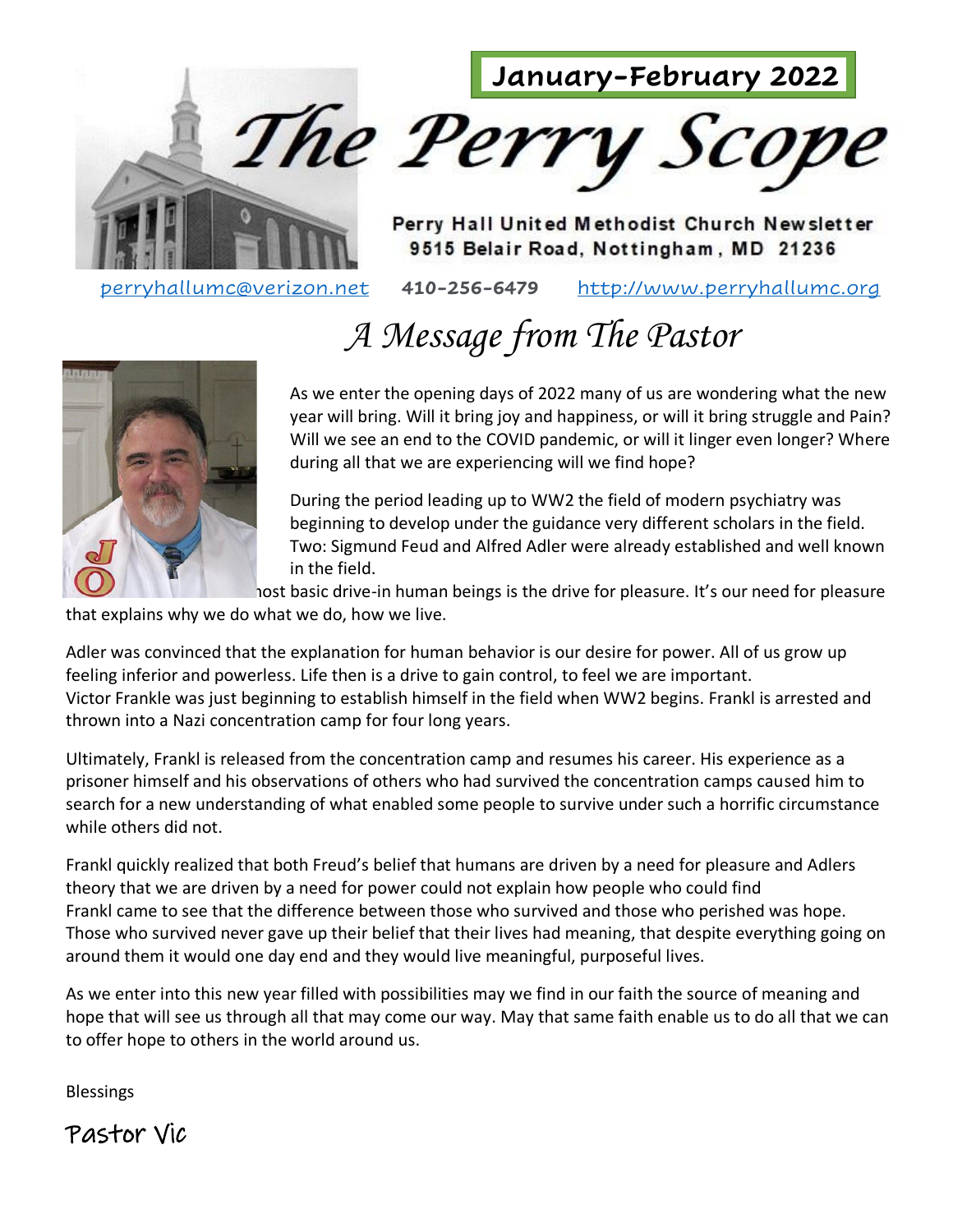

## *Food Pantry News*

*Happy January!* We hope you are safe from covid and enjoyed the wonderful winter surprise yesterday! While the weather may be 'chilly' and the roads a little slippery, do know that you are seeing the beginning of a new year! Mostly though - you are the beauty! For you see, your kindness and generosity brought a great deal of joy to over 150 families this past holiday season.

 While the covid pandemic has made life tough for everyone, it has made life very tough for some! The holiday season from Thanksgiving through the New Year generally brings families together at some point. With these family gatherings it also brings a time to share special dinners and celebrations. But for many people in our community, that is not the case. Due to covid and other hardships, money has been tight and planning holiday celebrations were minimal. But, because of you, families that had very little to spare were able to enjoy Thanksgiving/Christmas dinner celebrations. Just over 150 families were given all the fixings for that 'special dinner' including the means to buy their turkey/ham to complete their meals. This could not have been done, without your kindness, caring, loving donations. As a matter of fact, not only did the Christmas baskets contain all the dinner ingredients, they also contain surprise gifts (such as gloves, hats, toys, Christmas decorations, etc)!

 The distributions went very successfully and were covid safe! Both days, the weather cooperated and the 'drive by' distributions went quite smoothly the volunteers gave each 'car' the love and support and joy that the families so deserved.

 The donations you provided not only provided for the special holiday baskets, but also gave the food pantry funds to be able to purchase extra meat and poultry to give out to the clients (as our freezer supply became quite low). The donations also allowed us to 'stock up' on the traditional staples that the clients receive each month (especially the nonfood items like shampoo, soap, tooth paste and even clothing detergent).

 There is no way to express the true 'thankfulness' these families feel for your kindness - but we want

you to know, that your donations (all of your donations) have made and continue to make so many families feel there is still hope, still goodness in the world. Your generosity made the holidays blessed and joyful for many, many people - so we hope you enjoyed the same - a very blessed holiday season!

 Stay safe from covid, enjoy the beauty of the snow, and know that your kindness made and continues to make a very positive and major difference in so many lives!

### **\*Facts about the PHUMC Food Pantry\* for 2021**

| <b>Days Open</b>          | <b>150</b>  |
|---------------------------|-------------|
| <b>Families Served</b>    | over 1400   |
| (Individual Served        | over 4100)  |
| <b>Bags of Food Given</b> | over 12,000 |

**Your support helped make these numbers possible! Thank you!**

## 



### *Trustee's Report*

The Trustees have been working on getting quotes to the have altar lighting replaced making it brighter and easier to see when working in that area of the

church. We have identified a company we will be using and work should begin soon. Thanks to Barry Creasy for all his hard work on this project.

 *(Editor's note – as this edition of the Perry Scope is being written, the workers are IN the sanctuary starting their work. How exciting!)*

## ઌૡ૽૽ૺઌૡ૽ઌૹ૽ઌ૿ૡૻૡઌઌઌઌ



## *Adult Ministries*

Adult Ministries is hosting an Adult Game Night on Saturday, January

22<sup>nd</sup>, from 7-9 pm. Games will be there for use, but feel free to bring along your favorite games, as well. Snacks and drinks will be provided. For more information, contact Margaret Hubbard @443-604- 7446, or Peggy Whiting @443-257-2874.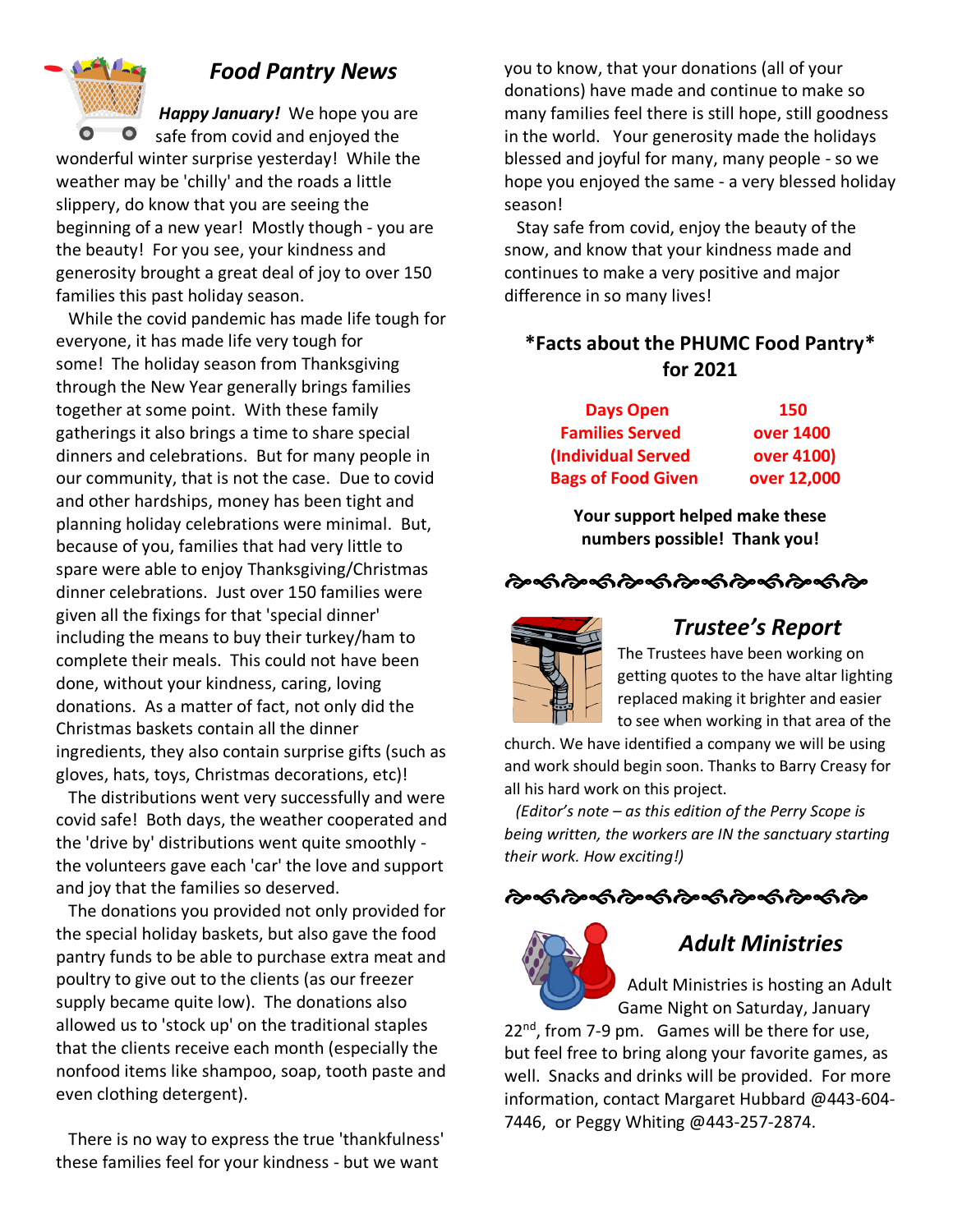

## *Family Ministries*

Family Ministries is hosting a Valentine Craft Day on Sunday, February 13<sup>th</sup>, from 10:45-12:00 in the Fellowship Hall. Everyone is invited to join in this fun activity. Refreshments and drinks will be provided.

# <u> તેન્</u>තી તેન્જી તેન્જી તેન્જી તેન્જી તેન્જી તેન્

*Super Bowl Sub Sale is BACK!*



 Get ready for game day by putting in your order for some of our sensational, 6" overstuffed subs and some of our savory salads (potato and cole slaw). **New this year – order a 12" sub, too!!** Plenty for you AND a friend!

 Orders can be placed online by visiting the following web site:

[https://www.signupgenius.com/go/60b0c4da4ae2](https://www.signupgenius.com/go/60b0c4da4ae29a57-superbowl) [9a57-superbowl](https://www.signupgenius.com/go/60b0c4da4ae29a57-superbowl) If you prefer to fill out an order form, you can find them in the Narthex, as well as included with this mailing.

 All orders are non-refundable, and MUST be turned in, with payment included, by **Thursday, February 10th .** Orders can be picked up on Sunday, February  $13<sup>th</sup>$ , from 11:00 am  $-$  12:30 pm. Any orders not picked up by 12:30 will be discarded. Any questions? Call Denise @ 443-787- 8687.

**CALLING NEW ACOLYTES !!!**



## **Would you like to be an acolyte in 2022?**

 We are planning our annual Acolyte training session for children who have signed up to begin acolyting this year.

 Tentatively scheduled is one hour-long meeting in the sanctuary on a Friday evening in late January/early February.

 If your child is at least 8 years old and is interested in becoming a PHUMC acolyte this year, please contact Joyce Ziegler to be included in the training session.

# **Operation Christmas Child**



Many thanks for your kindness and wonderful generosity again this year during our OCC collection! Thanks to all of you, we collected **124** 

**shoeboxes** full of school supplies, hygiene items, toys and other treasures!





 It is truly a blessing to know that these shoeboxes will DELIGHT **124 children** – and prayerfully lead them to Jesus.

 We hope you enjoy the pictures of some of the items the kids made themselves. However you helped, whether filling shoeboxes, giving monetary donations or offering prayers for the children, their





shoeboxes and their faith journey, we truly **THANK YOU!** 

**Your friends in PHUMC Sunday School Grades 5-7:**

Trystan, Samantha, Paige, Alexis, Catherine, Layla, Sophia, and Mrs. Joyce